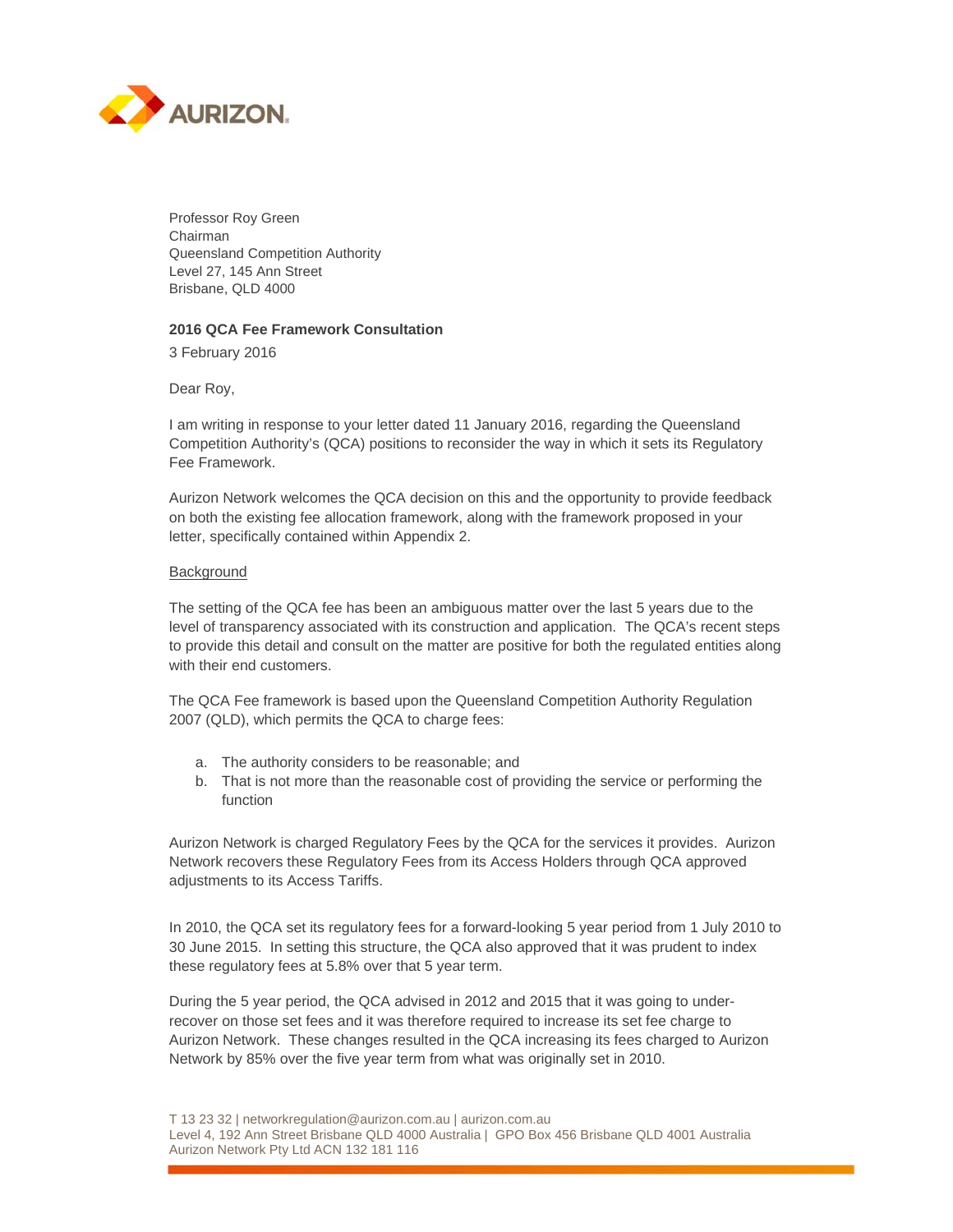Upon receiving the latest under-recovery notice in 2015, Aurizon Network raised additional questions relating to amount of under-recovery, the allocation of costs and the allocation of overheads applicable to the services the QCA provides Aurizon Network. Aurizon Network was seeking this information, to allow it to have meaningful discussions with its end customers to explain the uplift in fees being charged.

## Consultation on New Framework

Aurizon Network welcomes the QCA's positive step to consult on the Regulatory Fee Framework for the future years. This consultation promotes transparency and improves public confidence in ensuring that the costs incurred in managing the economic regulation of the State of Queensland are reasonable.

The 2015 Annual Reports outlines that the QCA received revenue of \$22m (FY15) and \$24m (FY14), collected primarily from Regulatory Fees and Government Grants. Given the QCA's annual revenue and its responsibilities to the economic performance of Queensland, having transparent fee development and cost compliance, should aim to ultimately improve the public's confidence in our government organisations.

Aurizon Network has completed a review of the draft framework and provided a detailed response as an appendix to this letter. Aurizon Network has suggested various improvements to the draft framework.

Aurizon Network's review focusses on building upon the minimum obligations within the QCA Regulations. By aiming to a higher standard and continuously improving upon those minimum requirements will lead to improve stakeholder confidence in the setting of regulatory fees. This should be an aim of the QCA.

The objectives of the QCA's consultation (and any subsequent changes to the QCA Fee Framework), should be that:

- 1. all parties are more informed about the methodology used to create the process;
- 2. the QCA fees are reflective of the externally benchmarked reasonable costs, not just the actual costs, for providing that service; and
- 3. the possibility of any under-recoveries (or over recoveries) should be reduced due to the more consultative approach in setting the forward looking fees.

If you should have any questions in relation to this, please contact Jon Windle directly on (07) 3019 8460, or networkregulation@aurizon.com.au.

Regards

1 Stochmen.

Lana Stockman Vice President - Regulation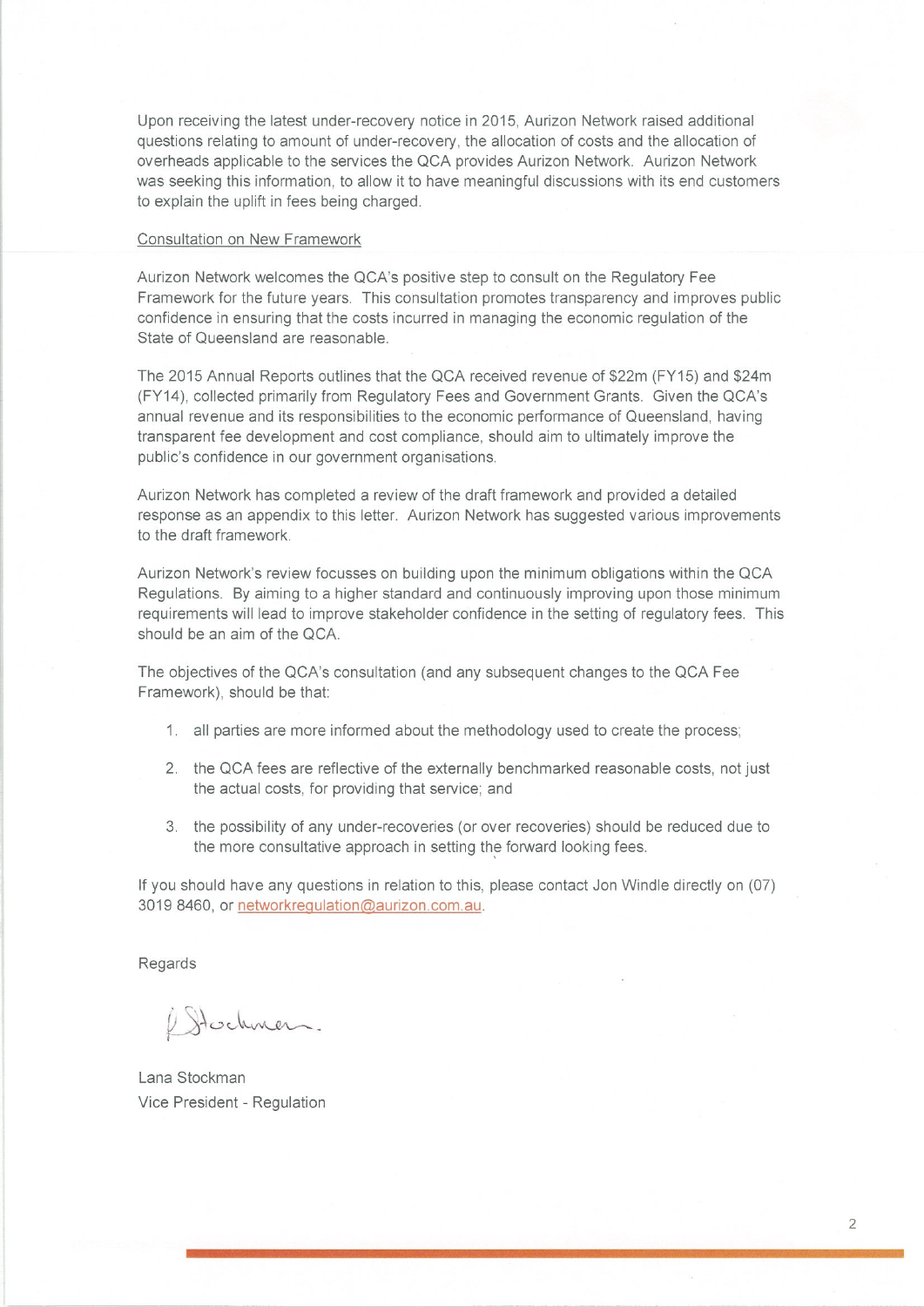## Aurizon Network - 2016 QCA Fee Framework Consultation Response

| <b>QCA Draft Fee</b><br><b>Framework Section</b>              | <b>QCA Draft Fee Framework</b>                                                                                                                                                                              | <b>Aurizon Network feedback</b>                                                                                                                                                                                                                                                                                                                                                                                                                                          |
|---------------------------------------------------------------|-------------------------------------------------------------------------------------------------------------------------------------------------------------------------------------------------------------|--------------------------------------------------------------------------------------------------------------------------------------------------------------------------------------------------------------------------------------------------------------------------------------------------------------------------------------------------------------------------------------------------------------------------------------------------------------------------|
| Consideration of the<br>reasonableness of a<br>regulatory fee | Decision by the QCA that it is satisfied overall that the regulatory fee<br>charged to individual entities is reasonable having regard to the costs of<br>providing regulatory services                     | It is not appropriate that the QCA self-regulates its own assessment of the<br>reasonable costs. The fact that the QCA set and decides what is<br>reasonable is not appropriate. The QCA should seek an appropriate level<br>of oversight from an external organisation (eg. QAO). While this may not<br>be a legislative requirement it does demonstrate to stakeholders that the<br>QCA has sought external support in relation to the setting of its fees<br>provided |
|                                                               |                                                                                                                                                                                                             | Actual costs should not be considered to be the reasonable costs. The<br>QCA Regulations requires reasonable costs. The QCA has failed to show<br>that their costs are reasonable. There are a number of Australian based<br>regulators performing similar functions that the QCA could use as a<br>benchmark.                                                                                                                                                           |
|                                                               |                                                                                                                                                                                                             | The QCA does not undertake any benchmarking to assess whether the<br>reasonable costs are in line with other regulated entities providing similar<br>services.                                                                                                                                                                                                                                                                                                           |
|                                                               |                                                                                                                                                                                                             | Corporate overheads should be benchmarked against similar size<br>organisations. Within Australia, there are other regulators that are<br>providing similar services to those that the QCA provides. The QCA could<br>use these as an applicable benchmark to assess reasonableness.                                                                                                                                                                                     |
|                                                               | A review of the regulatory service or function and the associated fee is<br>always triggered when the proposed fee to be charged is more than 1% of<br>the regulated annual revenue of the entity concerned | It is not appropriate for the review trigger to be based upon the regulated<br>entities revenue. Linking to revenue does not provide the right incentives<br>to the QCA to ensure it manages its costs.                                                                                                                                                                                                                                                                  |
|                                                               |                                                                                                                                                                                                             | The trigger for a fee structure review should be aligned to where the<br>proposed fee increase is more than a mandated percentage of the<br>previous year's regulatory fees. If a review is triggered, the regulated<br>entity must be informed of the fee review.                                                                                                                                                                                                       |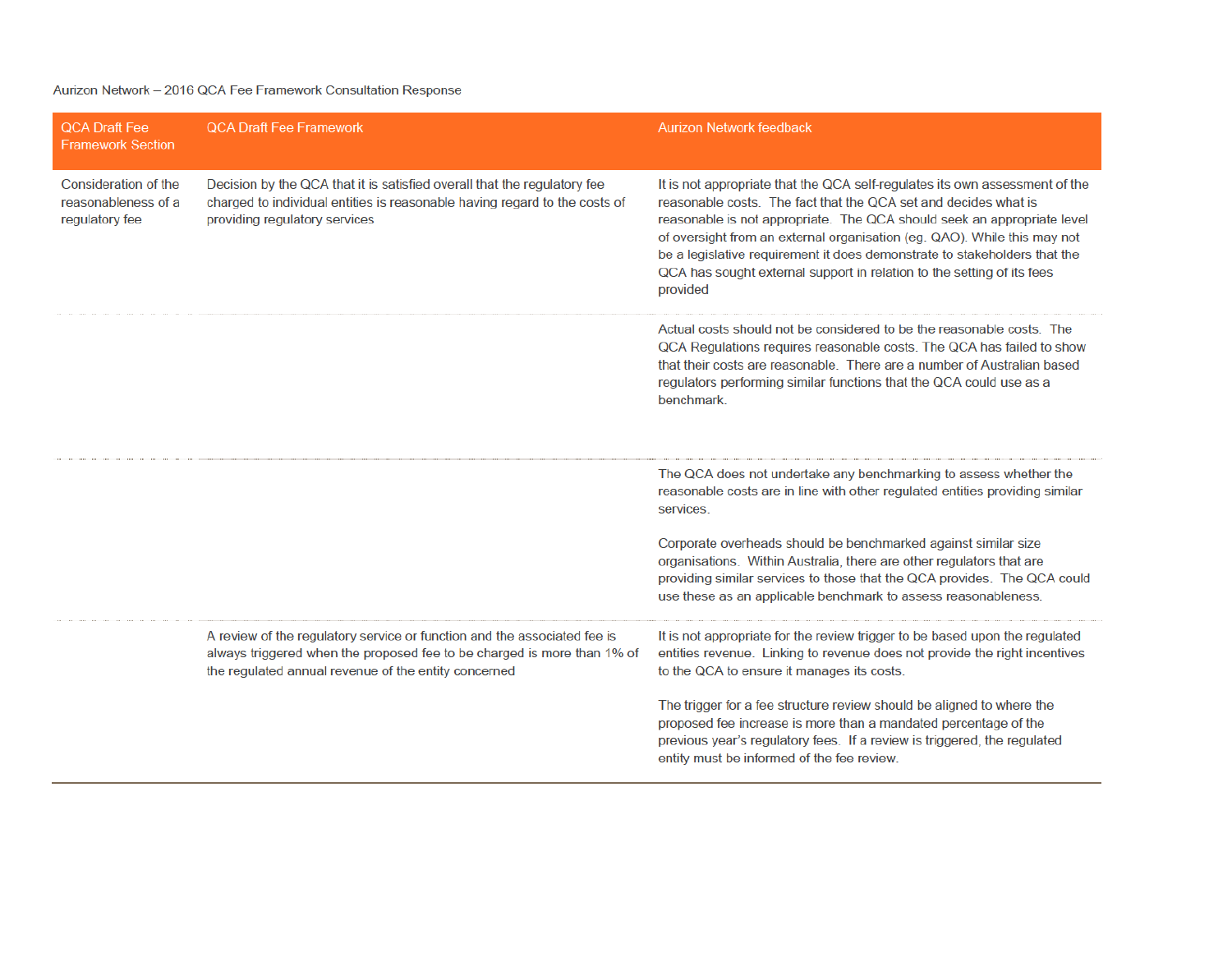|                                                                                           |                                                                                                                                                                                                          | A review should also be triggered in light of a material change of activity<br>for the QCA such as increased/decreased responsibilities or increased or<br>decreased workload for each regulated entity.                                                                                                                                                                                                    |
|-------------------------------------------------------------------------------------------|----------------------------------------------------------------------------------------------------------------------------------------------------------------------------------------------------------|-------------------------------------------------------------------------------------------------------------------------------------------------------------------------------------------------------------------------------------------------------------------------------------------------------------------------------------------------------------------------------------------------------------|
| Basis of calculating<br>fees for providing<br>general regulatory<br>services of functions | QCA's fee charging regime will be calculated by the QCA based on its<br>estimate of the actual costs of performing the service or function in respect<br>of that entity over the coming financial year.  | The QCA should aim to reduce forecasting inaccuracies by consulting with<br>the regulated entities to confirm alignment on the forward looking work<br>schedule prior to the setting of the regulated fee for the forthcoming<br>financial year. The QCA should publish the work plan assumptions as<br>part of its fee setting process.                                                                    |
|                                                                                           | Its estimated costs of analyst staff and specialist consultants required to<br>provide the service or function                                                                                           | Internal labour costs should be regularly reviewed to ensure that they are<br>prudent and in line with current market rates or government salary<br>guidelines (if applicable).                                                                                                                                                                                                                             |
|                                                                                           |                                                                                                                                                                                                          | The QCA must ensure that it incurs its costs prudently. This includes<br>where the QCA has engaged specialist consultants that it is completed<br>through a competitive tender process to ensure prudent market based<br>costs are incurred. The QCA's external consultant selection process<br>should be transparent (although the details of specific procurement<br>process should remain confidential). |
|                                                                                           | A proportion of the QCA's estimated overheads based on the estimated<br>analyst staff costs for performing the service or function compared to the<br>QCA's total staff analyst staff costs for the year | There is no transparency on the methodology that the QCA uses to<br>calculate the overhead costs allocation to each entity. It is not clear if the<br>overhead calculation is the appropriate allocator to use given the QCA's<br>size and type of organisation.                                                                                                                                            |
|                                                                                           | The expected Consultation process                                                                                                                                                                        | The estimation of costs should be in-line with the approved regulatory<br>process to decide upon the relevant matter. This estimation should be<br>informed by s147A of the QCA Act, relating to time periods and<br>subsequent length of time required to make a decision on relevant<br>matters.                                                                                                          |
| Methodology for<br>accounting for<br>regulatory fees                                      | The QCA retains internal auditors, BDO, who review the costs allocation<br>model                                                                                                                         | The draft fee framework text suggests that BDO's scope only examines<br>the correct application of costs to the applicable project/entity.                                                                                                                                                                                                                                                                  |
|                                                                                           |                                                                                                                                                                                                          | Does BDO assess the reasonableness of the costs associated to<br>providing that service to ensure that they are in line with the QCA<br>regulations?                                                                                                                                                                                                                                                        |